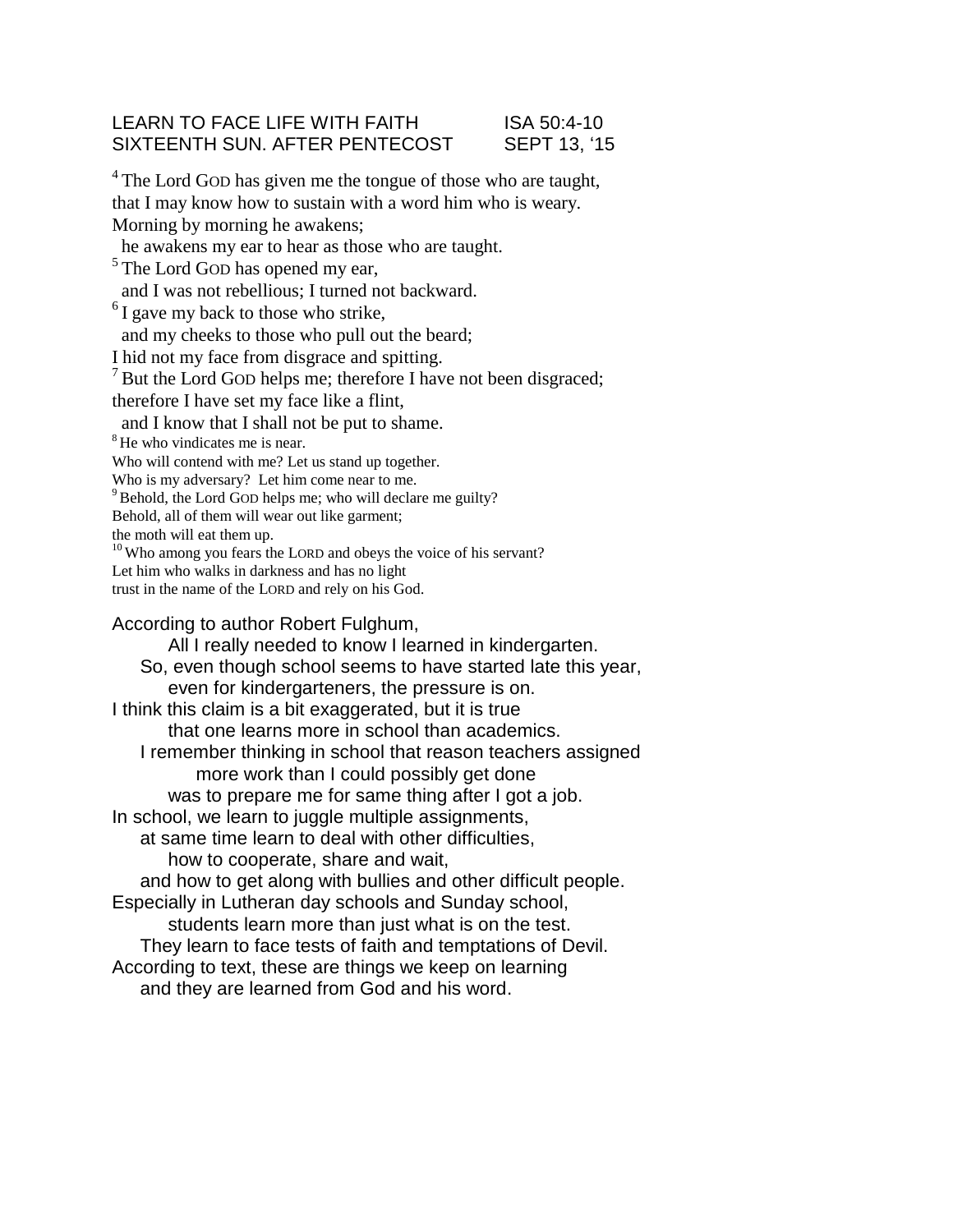# WE KEEP BEING WEARIED BY WEAKNESS WE LEARN TO FACE SCORN WITH CONFIDENCE JESUS TAKES ON WEAKNESS FOR US

# WE KEEP BEING WEARIED BY WEAKNESS

<sup>4</sup>The Lord GOD has given me the tongue of those who are taught, that I may know how to sustain with a word him who is weary. Morning by morning he awakens;

he awakens my ear to hear as those who are taught.

Last week I asked students at our school what books they read over the summer. One said "Diary of a Whimpy Kid." This book seems to appeal to kids of many ages. I should read it because I remember being whimpy kid. Even as adults we continue to have experiences that make us feel like being back in school being picked on. This was apparently true of Isaiah. He claims to know how to sustain the weary because of things he himself has learned. And continues to learn every morning and every day. One who has struggled to learn is often the best teacher. I think weariness he speaks of is not just being physically tired from hard work but emotional fatigue. This happens because of weakness, both ours and others'. Isaiah speaks of being struck in the face. I hope this doesn't happen to us physically, but today's Epistle speaks of power of words for good & bad. Whether intentionally or not, we continually encounter words that expose our weaknesses and make us feel weaker, unattractive, ignorant, clumsy, making mistakes, inadequate unlovable or even evil. Those these words come from may seem to be superior, strong, intimidating, capable and confident. but why do they have to flaunt this by pointing out flaws in our appearance, character or behavior? Often it is because of their own weakness: their insecurity, uncertainty & fears they want to hid from others & selves Like us, they may feel unsightly, uncertain, unloved, needy. This is dirty little secret of most bullies & pushy people. The urge to attack or destroy what is different or disliked rather than patient reasoning or helping is sign of weakness.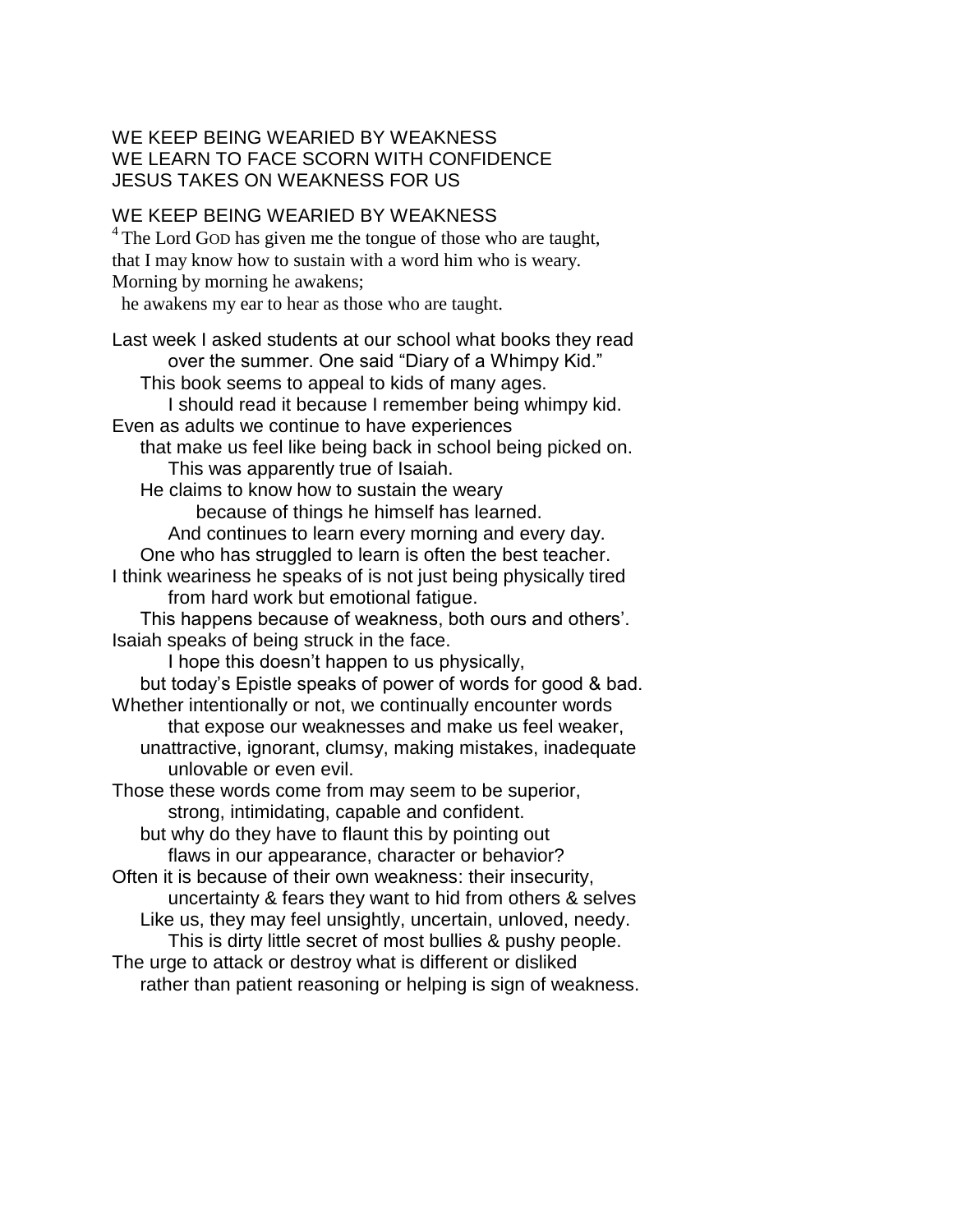When our behavior, thoughts or opinions differ from them,

the implication something may be wrong with them is threat from which they must defend themselves.

They must fight either literally or with words.

They must parade their pride, even in shameful things

or kill those who believe differently

or shout that those who disagree with them are stupid and belittle others with scorn,

to silence or drown out voices of doubt in own heads. So Isaiah, what is the good word?

How shall we respond when we are wearied and weak?

Especially when it may be our Christian belief & behavior that is being scorned, as it was for Isaiah?

Shall we shout back louder or push back harder? No, but…

### WE LEARN TO FACE SCORN WITH CONFIDENCE

 $<sup>5</sup>$  The Lord GOD has opened my ear,</sup>

and I was not rebellious; I turned not backward.

 $<sup>7</sup>$  But the Lord GOD helps me; therefore I have not been disgraced;</sup>

therefore I have set my face like a flint,

and I know that I shall not be put to shame.

 $8$ He who vindicates me is near.

Who will contend with me? Let us stand up together.

Who is my adversary? Let him come near to me.

Isaiah, like other prophets, likes double meanings. When he says in v. 5, "God has opened my ear," it can mean God made him listen, but also means more. According to O.T. law, if one has been indentured slave, working certain number of years to repay a debt, when time comes for them to go free, if they chose instead to remain as servant in household of their master, their ear is pierced, literally, their ear is "opened," to show that they willingly submit to their master. This is how we learn the wisdom that sustains the weary, when ears are opened to willing submission to God as Lord. Why should I care about criticism or scorn or even threats of others who may belittle my beliefs or behavior. I am not living my life to please them. I can respectfully debate but do not have to fight in fear because my security & self worth comes not from them but from God who is my Lord.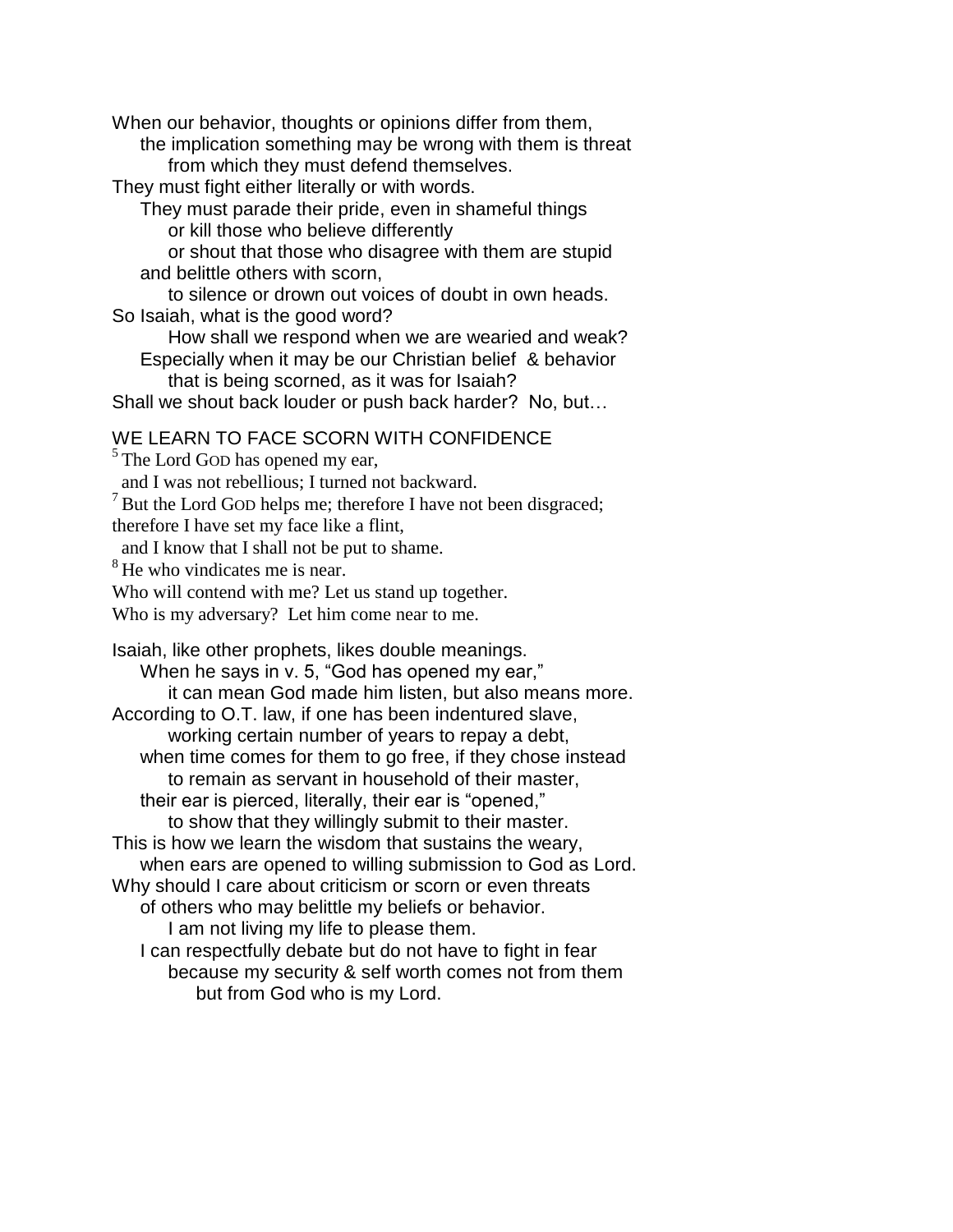Who will contend with me? Isaiah asks.

If they have a problem, they can take it to my boss.

To avoid having a persecution complex & being overly sensitive we should realize that we will not be scorned or abused just because we are Christians.

In this world, it happens to everyone no matter what.

But if we are going to be scorned anyway,

it may as well be for what is true and right.

So, Isaiah says, I don't pull back, either from submission to God or from scorn of others or from own sense of shame or failure that would make me oversensitive because he who vindicates me is near.

It is what God says about me & does for me that counts. We can face opposition without flinching, set our face like flint,

not because we don't care about other people but because we know God takes care of all of us.

And so we can say, even to adversaries, "Come near" and let me share with you what I have learned:

# JESUS TAKES ON WEAKNESS FOR US

 $<sup>6</sup>$ I gave my back to those who strike,</sup> and my cheeks to those who pull out the beard; I hid not my face from disgrace and spitting.  $9^9$  Behold, the Lord GOD helps me; who will declare me guilty? Behold, all of them will wear out like garment; the moth will eat them up.  $10$  Who among you fears the LORD and obeys the voice of his servant? Let him who walks in darkness and has no light trust in the name of the LORD and rely on his God. I remember from Junior High that one of the kids who was worst

for picking on others and saying mean things was a skinny little kid (which fits in with pattern of bullies) so why did others let him get away with it?

because he was just mouthpiece for big friend ready to fight. The big bully behind every mean mouth in our lives is the Devil. he is the one who wants to intimidate & declare us guilty. He works through anyone & anything he can to convince us that we are worthless and helpless and hopeless and especially that God doesn't love or care about us. His goal is not just to make our lives miserable

but to destroy our faith and so ruin eternal life.